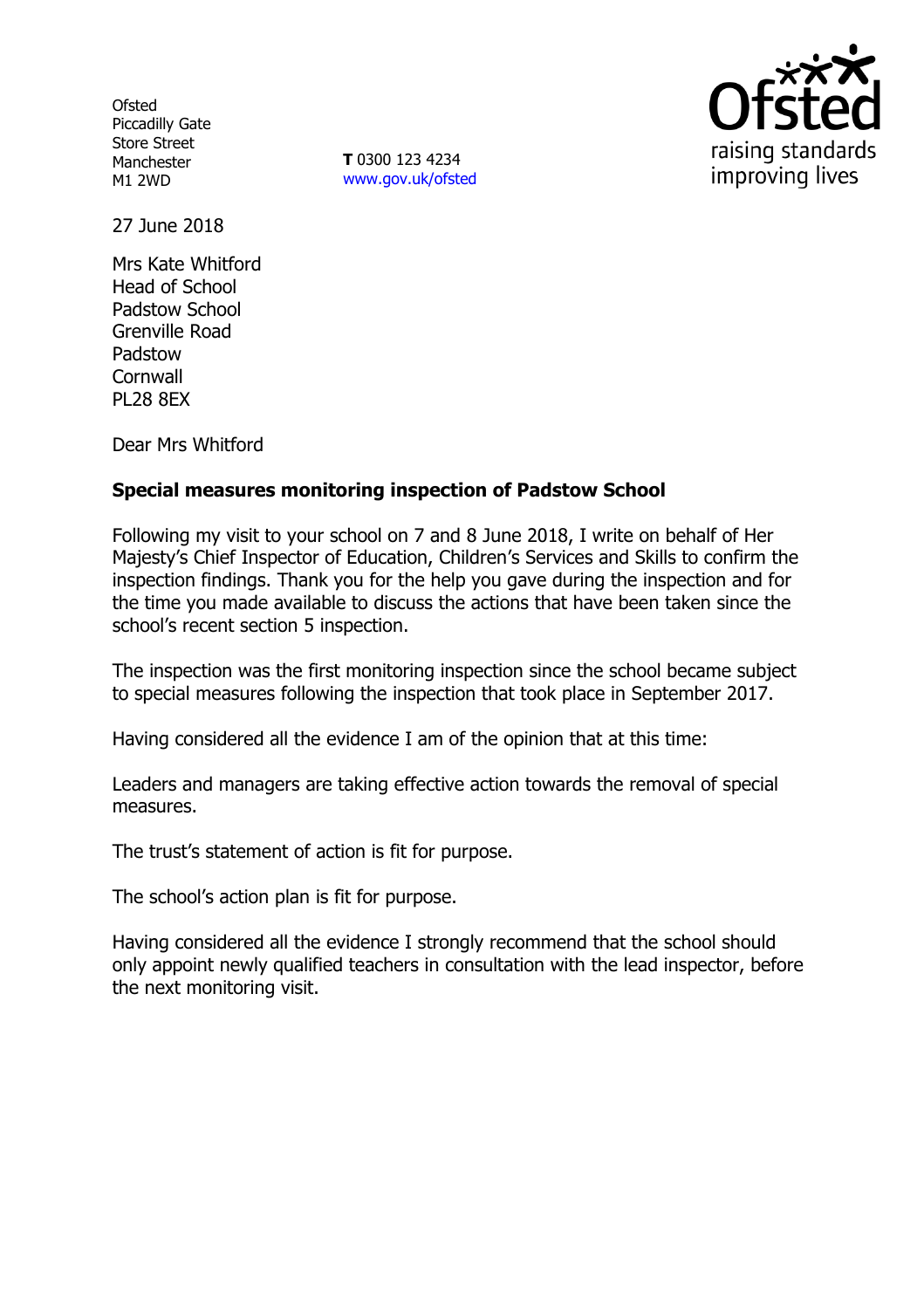

I am copying this letter to the chair of the board of trustees and the chief executive officer of the multi-academy trust, the regional schools commissioner and the director of children's services for Cornwall. This letter will be published on the Ofsted website.

Yours sincerely

Tracy Hannon

# **Her Majesty's Inspector**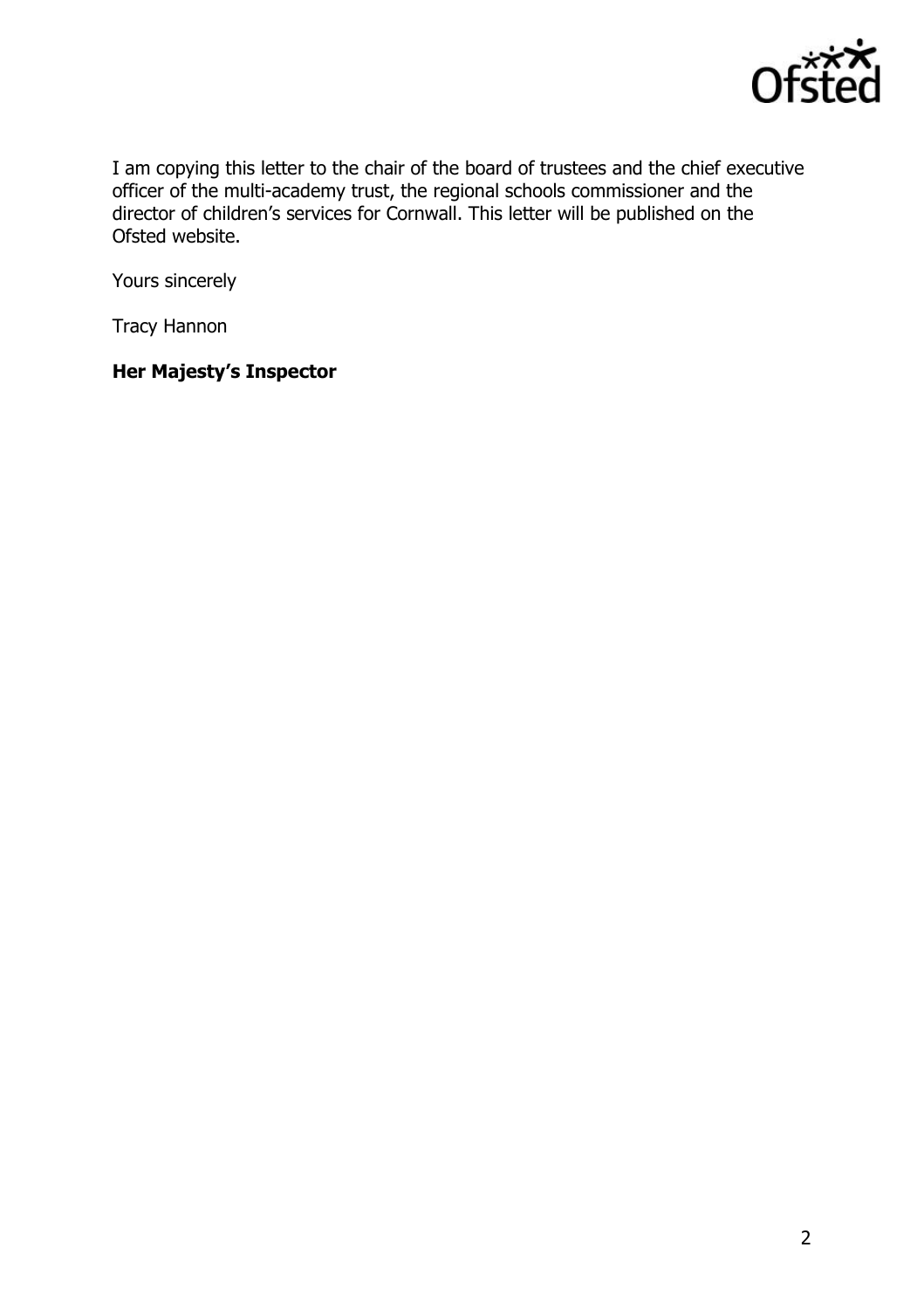

#### **Annex**

# **The areas for improvement identified during the inspection that took place in September 2017**

- An external review of governance and the school's use of the pupil premium should be undertaken in order to assess how these aspects of leadership and management may be improved.
- **IMPROVE LEADERSHIP and management by ensuring that:** 
	- evaluations of the quality of teaching and pupils' progress are accurate
	- those responsible for governance at all levels hold school leaders to account for improving the school
	- those responsible for governance check the accuracy of the information they receive about the school's performance and make sure that actions bring about rapid improvement.
- $\blacksquare$  Rapidly improve the quality of teaching and learning so that it is consistently good or better, by ensuring that teachers:
	- make accurate assessments of how well pupils are developing their skills and understanding
	- use assessments effectively to ensure that teaching and learning build on what pupils already know, can do and understand and so enable them to make rapid progress
	- provide teaching and learning that motivate and challenge pupils to engage fully in their work and become resilient, effective learners
	- check that all pupils understand the guidance they receive and heed this advice
	- fully support children in the early years to develop their learning in mathematics and writing.
- Improve pupils' progress and raise attainment throughout the school by:
	- making sure that all pupils across the range of abilities and starting points make at least good progress
	- addressing shortcomings in pupils' arithmetical knowledge and developing pupils' ability to reason mathematically and apply their mathematical skills to solve problems
	- improving pupils' reading skills by encouraging them to more readily use and apply their phonic understanding when tackling new words
	- further developing pupils' spelling, punctuation and handwriting skills.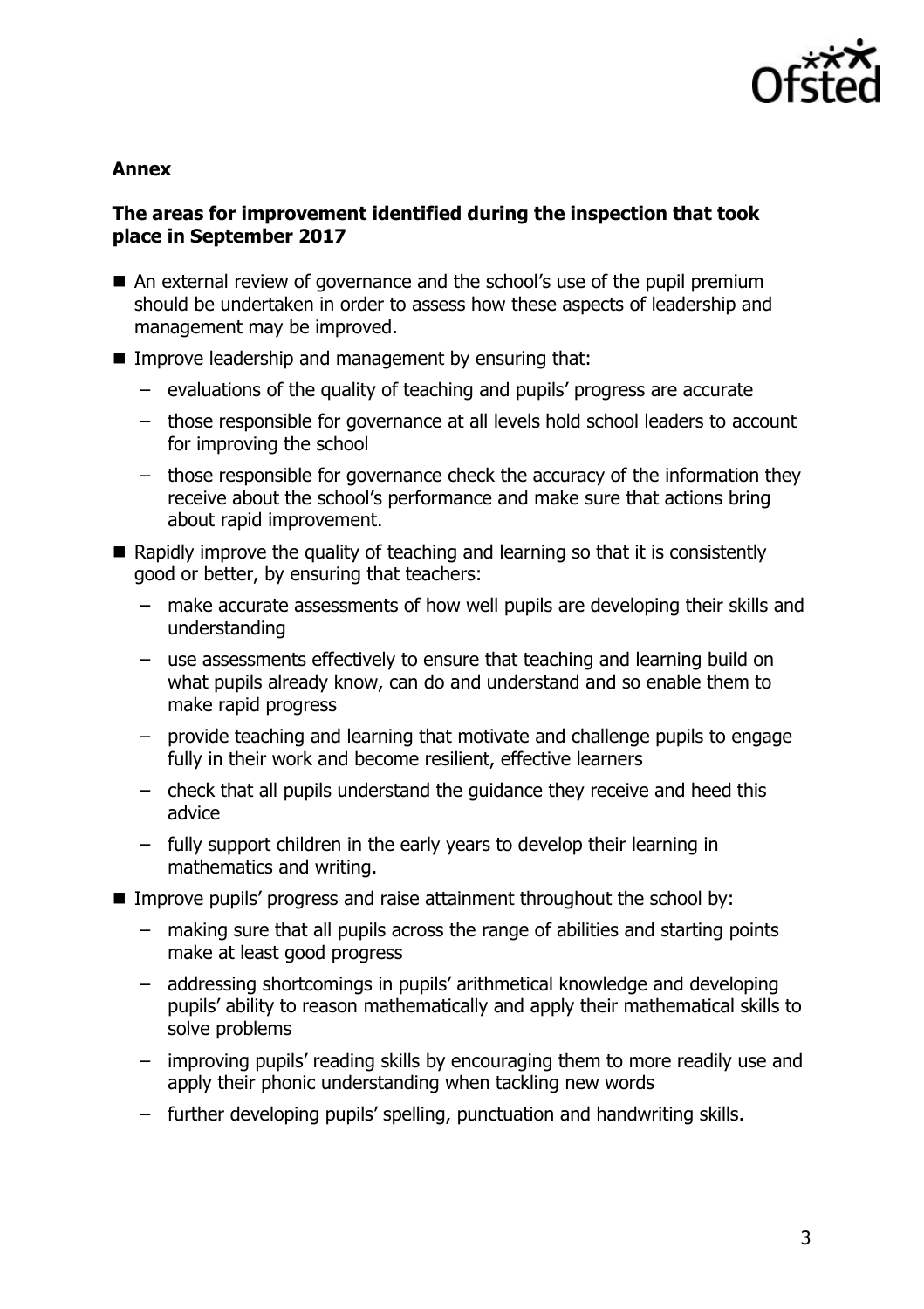

### **Report on the first monitoring inspection on 7 June 2018 and 8 June 2018**

### **Evidence**

The inspector observed the school's work and scrutinised safeguarding, teachers' performance and policy documentation. She met with the head of school and the deputy chief executive officer of Aspire Academy Trust (AAT). The inspector also held meetings with the special educational needs coordinator (SENCo), the early years leader, the chair of ATT, a hub councillor (governance), and the pastoral lead. She also met with parents during the two days.

#### **Context**

Since the section 5 inspection, the trust has strengthened the governance of the school. The head of school was made permanent in October 2018. The school has joined a 'hub' of two good and two outstanding schools. There are currently two temporary teachers working until the end of the academic year. Leaders have appointed a new leader of the early years following the retirement of a previous member of staff. A Year 6 teacher who was on a temporary contract at the time of inspection was made permanent in January 2018. In addition, leaders have made a new appointment with responsibility for the leadership of teaching assistants and pastoral care.

#### **The effectiveness of leadership and management**

Senior leaders have made a resolute start in dealing with the challenges faced by the school. Trust leaders have also responded swiftly to recommendations from the recent review of governance and hub councillors have received training in holding leaders to account. As a result, leaders have been quick to action school improvement. The executive principal is working closely with the head of school to provide effective challenge and support. Consequently, the board and senior leaders have an accurate view of the school's effectiveness.

The foundations for improvement have been established. Senior leaders have established robust systems and designed cycles for checking the school's effectiveness, which include a clear role for governance. The school's postinspection plan responds comprehensively to the priorities set out in the inspection report. The plan identifies specific times to review the impact of planned actions. These reviews are suitably spaced to allow time for changes to be secured.

The trust has commissioned an external review of the school's expenditure of pupil premium funding. The review is in progress but is not complete. However, leaders have wasted no time. They have established clear systems for checking the progress of disadvantaged pupils. Previous weaknesses in teachers' use of assessment information in the past have slowed down the improvement needed to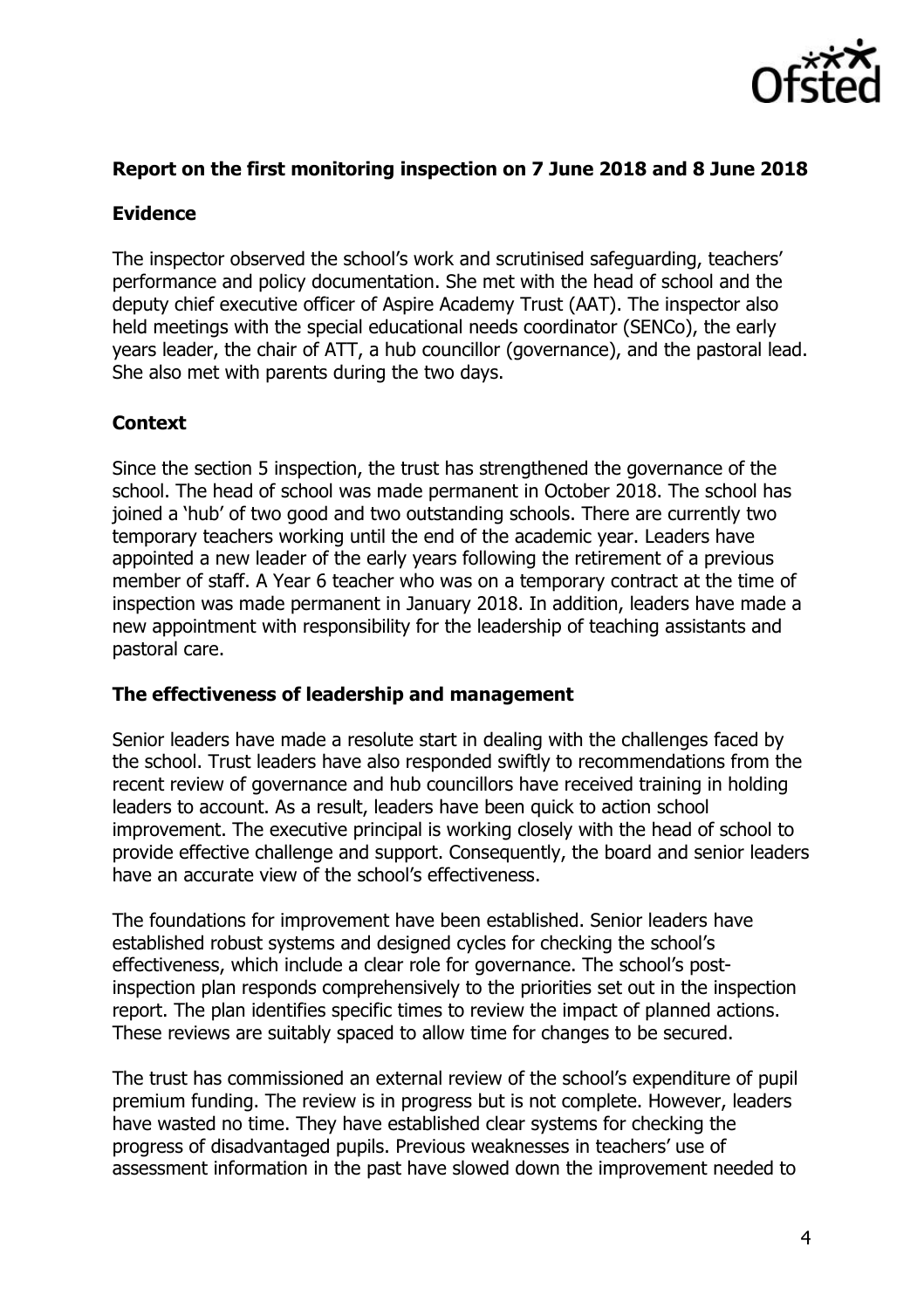

raise the attainment of disadvantaged pupils. The progress and attainment of disadvantaged pupils will be a focus for me on my next visit.

The head of school demonstrates strong and decisive leadership. She has challenged teachers to look afresh at how they teach. However, up until this point, there has been a lack of leadership within the school beyond the head of school. Consequently, while there have been improvements in mathematics, developments in other subjects have lacked direction. The quality of teaching across different year groups still remains too variable. Trust leaders recognise that the dearth of middle leadership is holding back swift improvement. Nevertheless, the appointments of a new early years lead and a pastoral lead in January 2018 are positive steps towards addressing the lack of leadership within the school.

The trust has invested in additional hours for the SENCo, following concerns regarding the identification of pupils who have special educational needs (SEN) and/or disabilities. Leaders have prioritised this so that pupils who have complex needs receive the support they require. There is still more to be done, however, to ensure the correct identification of pupils' needs.

The majority of parents and carers are effusive in their praise for the current leadership. They comment on improved communication and the head of school's high expectations. However, a small majority of parents express concerns about the high turnover of staffing in some year groups.

# **Quality of teaching, learning and assessment**

Leaders' clear guidance is supporting improvements in the quality of teaching. The head of school has introduced a set of minimum expectations for teachers. These are followed up by personal professional development discussions, which identify future actions for each individual teacher. Teachers are responding well to leaders' clear guidance. However, this work is in its infancy and has yet to result in pupils making swift enough progress to catch up for previous inadequacies.

Developments in the school's system for tracking pupils' progress are helping teachers to identify gaps in pupils' learning. Leaders are in the early stages of gathering an accurate understanding of pupils' achievement. Teachers are moderating their judgements of pupils' attainment with other schools to ensure accuracy. This work is also at an early stage.

The new, rigorous approach to improving the quality of teaching is having some positive impact; however, there is still too much variation between subjects and year groups. There are still weaknesses in teachers' use of what pupils know, can do and understand to accelerate pupils' progress. For example, while effective training in mathematics has led to an improvement in teachers' subject knowledge so that they are more adept at matching work to pupils' needs, some pupils are still sometimes undertaking activities that do not build upon previous learning. Pupils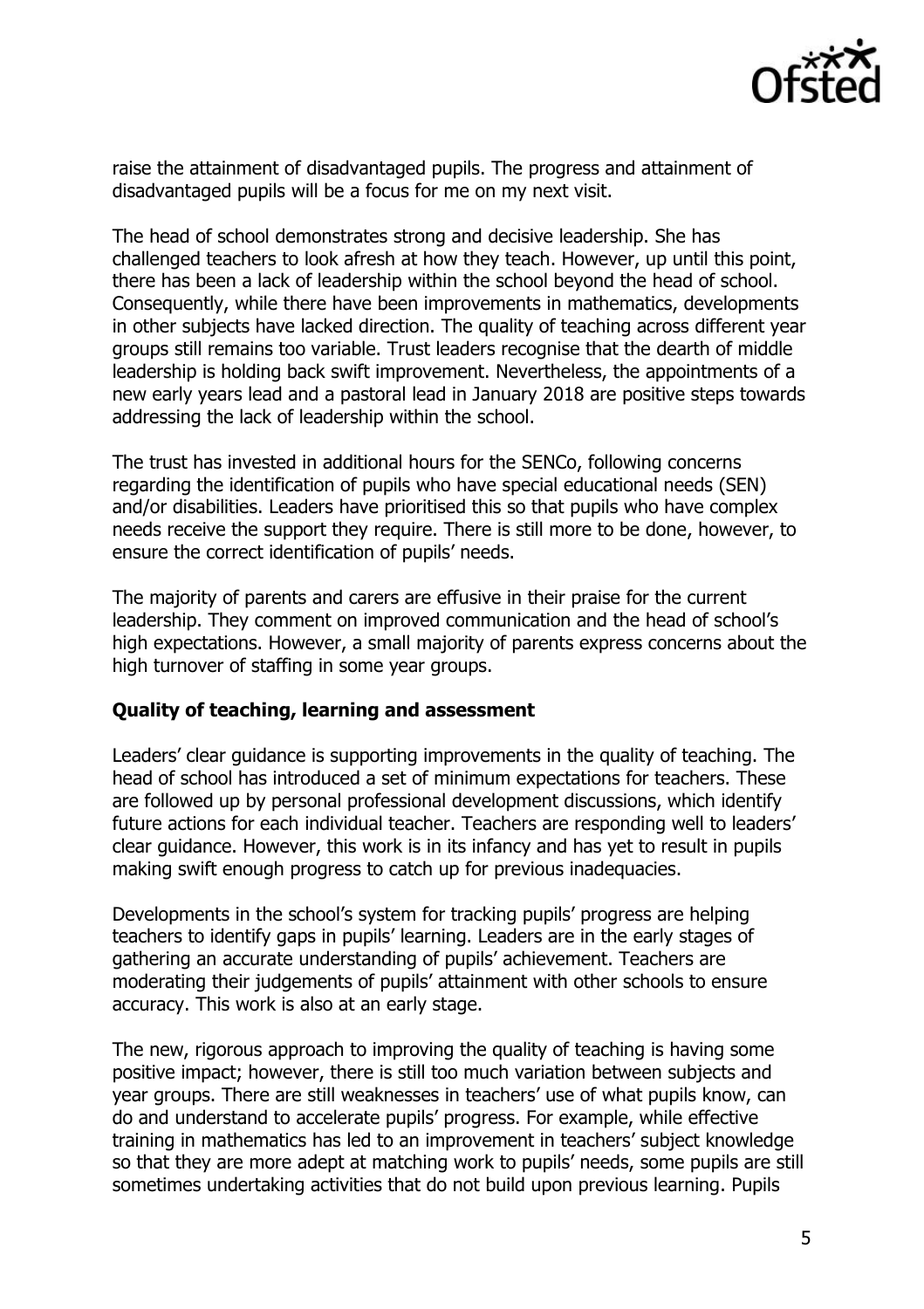

are compliant and better teaching is engaging more pupils than previously. This is reflected in the reduction in poor behaviour. However, teaching does not yet motivate and challenge pupils to be resilient, effective learners.

The teacher in early years has established teaching and assessment routines that are supporting children's progress in writing in particular. The teaching of phonics is effective in supporting children's early reading and writing. Leaders' investment in resources for mathematics has been effective in supporting children's mathematical development. Leaders recognise that outdoor provision for children is not good enough.

# **Personal development, behaviour and welfare**

Leaders have introduced a new approach to managing behaviour. This makes expectations and consequences clear to pupils. The school is calm and orderly. Pupils are considerate and polite. They explained that behaviour has improved since the inspection in September because 'the new headteacher doesn't let us get away with anything. She is fair but strict'. Pupils' work in books, particularly in mathematics, indicates that pupils are taking greater pride in their work.

Pupils' overall attendance remains below the national average. Leaders are taking a strong stance and are not authorising holidays in term time. However, although leaders are challenging the reasons for absence rigorously, this is currently having little impact. Too many pupils are persistently absent from school, particularly disadvantaged pupils.

Senior leaders have ensured that staff training is up to date and in line with current legislation. Trust leaders have insisted on safeguarding audits. These have ensured that previous inconsistencies in the recording and reporting of information have been eradicated.

# **Outcomes for pupils**

Underachievement over time has been such that better teaching in recent weeks has not made up for previously weak teaching. However, work in books in Year 6 suggests that more pupils are on track to reach the standards expected for their age than previously.

Leaders' actions are leading to improving standards in mathematics. Pupils' basic number skills are developing and pupils are more adept at explaining their thinking. Teachers are tackling gaps in pupils' understanding. Most of the pupils spoken to said that mathematics was their favourite subject now.

Leaders know that improvements in English are less marked than in mathematics. Their own analysis shows that only half of the school's pupils are working at the standards expected for their age in reading and writing, compared with two thirds